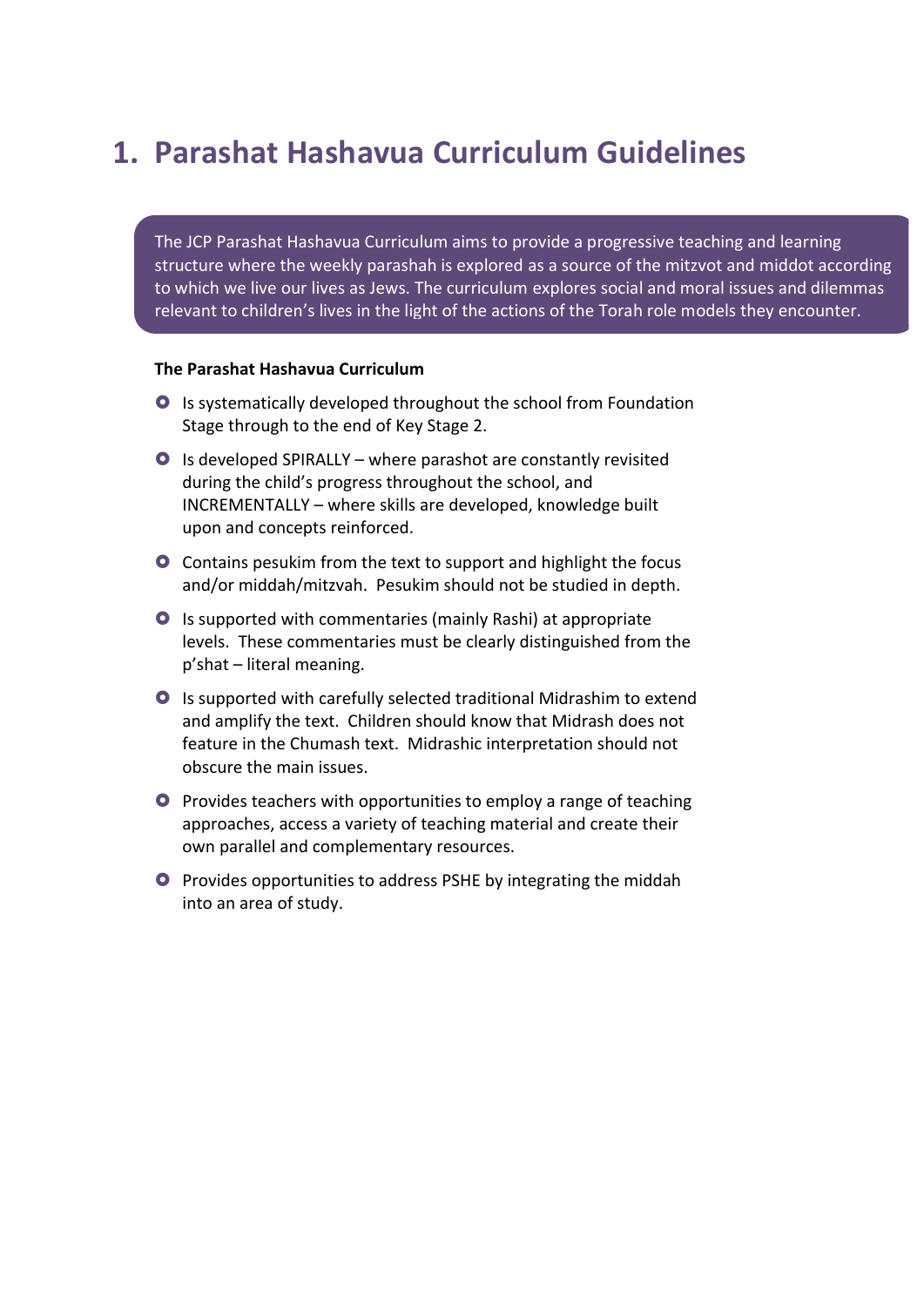## **2. Parashat Hashavua Unit Programmes of Study**

#### **STORYLINE**

The emphasis needs to be on:

- the personalities, main events and actions that feature in the weekly parashah and how they connect with each other
- $\bullet$  the relevant mitzvot and pertinent lessons that feature in the weekly parashah
- the links that the weekly parashah contain to tefillah, the Jewish year and Jewish living.

Children should be given opportunities to:

- listen to the narrative content of the weekly parashah in a range of situations, e.g. informal storytelling, visual aids, audio and video clips
- recall, retell and record the main points of the weekly parashah by formulating and responding to questions, completing parashah worksheets, creative writing, arts and crafts, drama and ICT.

#### **MIDRASH**

Children should be taught carefully selected midrashim from the weekly parashah appropriate to their age and understanding.

They need to be aware that midrash extends and amplifies the study of Torah; that it is not found in the Chumash text and that some midrashim explain events and highlight personalities that are not included in the text.

#### **KEY PESUKIM**

Children should be taught pesukim that reflect specific themes in the weekly parashah; words, phrases and pesukim that recur in a particular parashah or series of parashot; and pesukim that feature in a particular parashah and are linked to tefillah, the Jewish year and Jewish living.

#### **MITZVOT AND MIDDOT**

Children should be taught selected mitzvot and middot from the weekly parashah appropriate to their age and understanding. They should understand that all mitzvot and middot originate from the Torah and that they are relevant to our daily lives. As such, there must be opportunities to experience these mitzvot and display these middot where appropriate. Children should be aware that the conduct and actions displayed by many of the personalities in the weekly parashah are models for us to emulate.

#### **CROSS-CURRICULAR LINKS**

#### **O** The Jewish Year

Children should know that most of the festivals that feature in the Jewish year have their source in the Torah.

#### **O** Jewish Living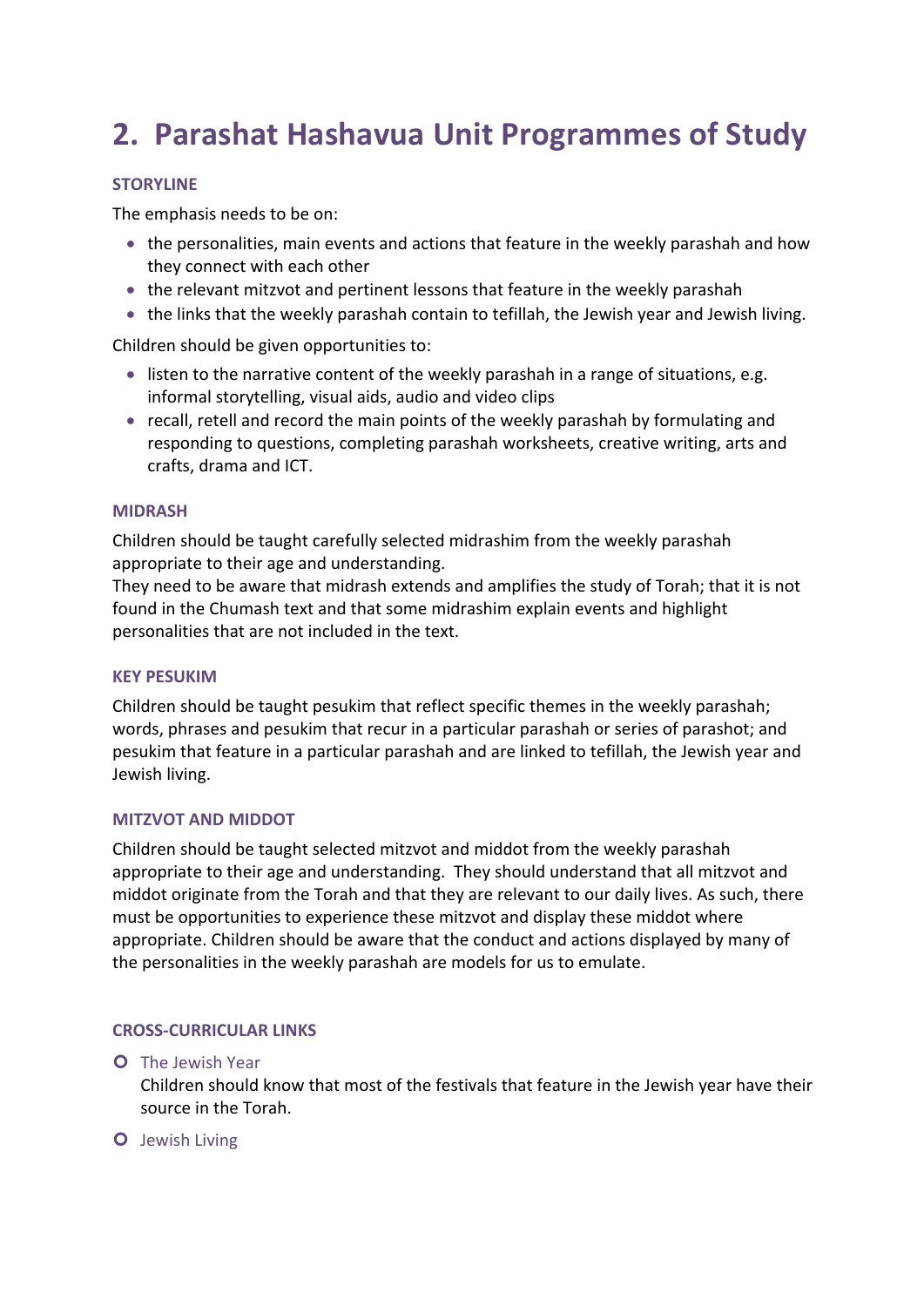Children should be taught to find the place and be able to follow the weekly parashah and the Haftarah.

#### **O** Israel

Children should be taught that:

- the promise to give the Land of Israel to the Jewish people is written in the Torah
- the special mitzvot that can only be performed in the Land of Israel (mitzvot hateluyot ba'aretz), and indicate the sanctity of the Land (kedushat ha'aretz), have their source in the Torah.

#### **O** Jewish History

Children should be taught that the history of the Jewish people from the creation to the death of Moshe is written in the Chamisha Chumshei Torah; the history after Moshe's death is continued through Nevi'im and Ketuvim.

#### ¢ Tefillah

Children should be taught that some of our tefillot have their origins in the Torah.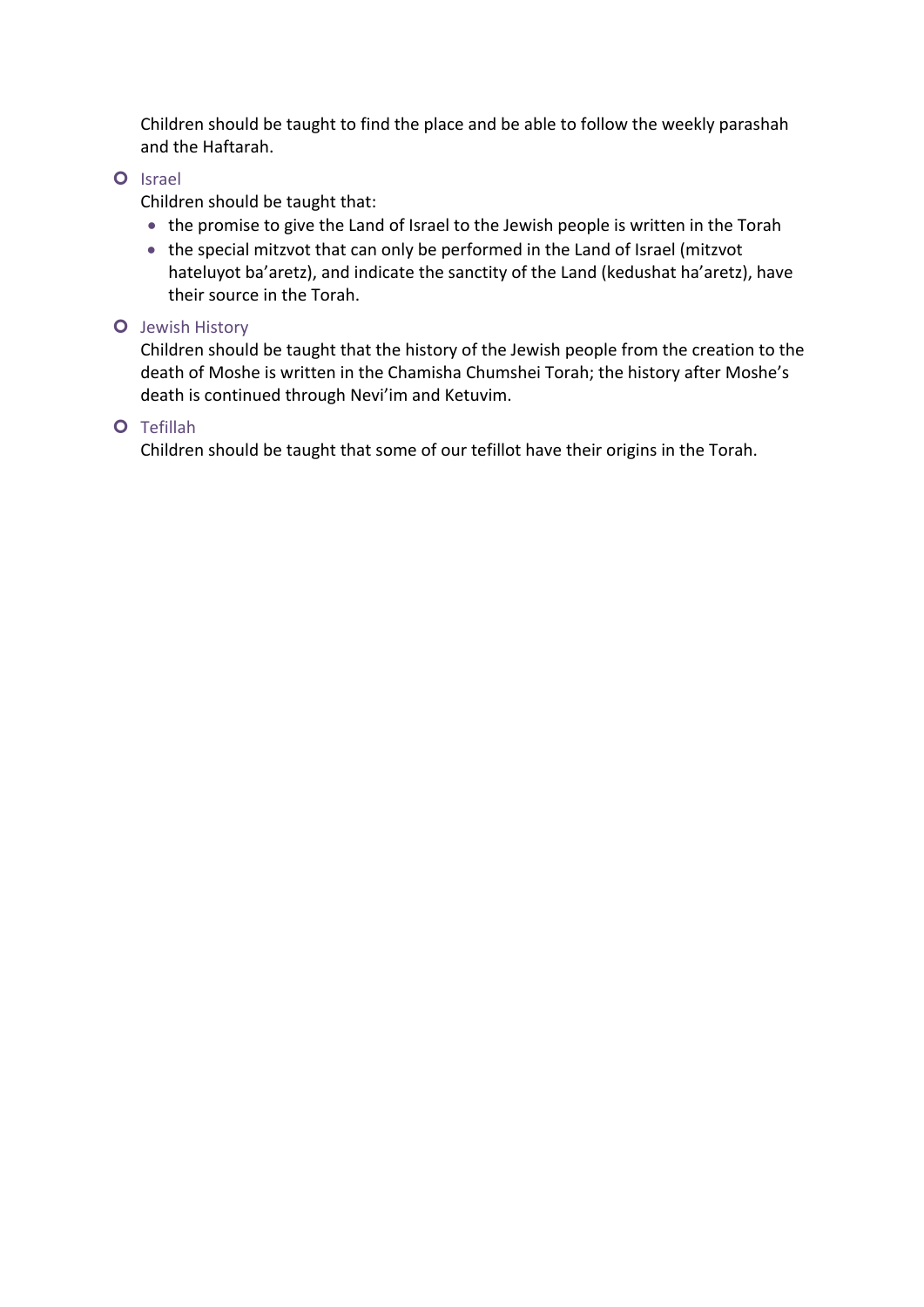## **3. Overall Learning Outcomes for Parashat Hashavua**

| <b>OUTCOME CATEGORIES</b>                                           | By the end of Year 6, most pupils will                                                                                                                                                                                                                                                               |
|---------------------------------------------------------------------|------------------------------------------------------------------------------------------------------------------------------------------------------------------------------------------------------------------------------------------------------------------------------------------------------|
| Nature of parashah and<br>haftarah                                  | know that the Torah is divided into weekly<br>parashot that are read over the course of a year<br>and the link between the parashah and the<br>haftarah                                                                                                                                              |
| Parashah content                                                    | know the events, people and places in the<br>parashah and be able to make connections<br>between them                                                                                                                                                                                                |
| <b>Associations between</b><br><b>Midrash and Torah text</b>        | know selections of a range of midrashim and<br>mefarshim and know that the midrash is not part<br>of the Torah text                                                                                                                                                                                  |
| <b>Reading and</b><br>comprehension of Torah<br>text                | be able to read Torah text in a printed Chumash<br>and comprehend the simple meaning of the<br>pesukim learned                                                                                                                                                                                       |
| Understanding and<br>application of messages<br>from the Torah text | be able to reflect on events, characters and<br>mitzvot described in the Torah text and elicit<br>deeper meanings and implications from them, e.g.<br>link the middah to the relevant Torah text and<br>apply it to their own lives by, for example, writing<br>a dvar Torah to share their insights |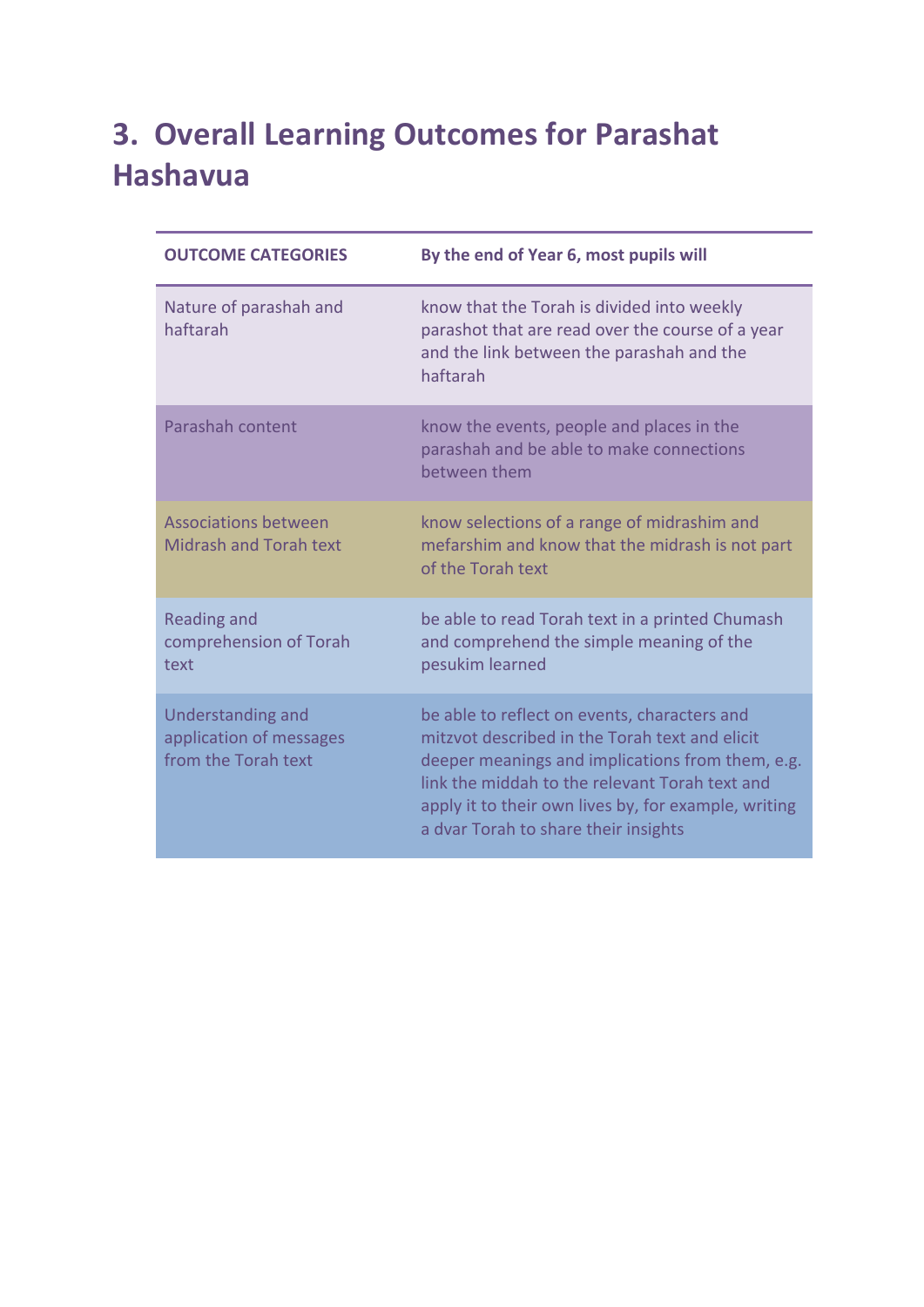## **4. Level Descriptors for the Parashat Hashavua Curriculum**

- a) Knows that there is a weekly parashah.  $(K+U)*$
- b) Knows that Parashat Hashavua is read in the Bet Knesset on Shabbat and chagim. (K+U)
- c) Knows that these stories are from the Sefer Torah.  $(K+U)$
- d) Listens to and responds to stories from the Torah and becomes familiar with the sequence of events. (C,L+L)
- e) Becomes familiar with some of the main characters in these stories. (K+U)
- f) Becomes familiar with a selection of Hebrew words that feature in these stories. (K+U)
- g) Begins to understand the value system expressed in these stories.  $(P, S+E)$
- h) Begins to use the characters in these stories as personal role models. (P,S+E)

a) Recognises a Chumash, knows that it is holy and must be handled with respect, and is able to make the connection between it and the Sefer Torah.

- b) Listens to, responds to and retells stories from the Torah.
- c) Records stories from the Torah.

**FOUNDATION STAGE**

**STAGE** 

**LEVEL 1**

 $\overline{a}$ 

- d) Identifies the main characters in these stories.
- e) Knows and comprehends the meaning of a selection of Hebrew words that feature in these stories.
	- f) Demonstrates an understanding that the Torah contains important stories about how our ancestors and other people lived.
	- g) Demonstrates an understanding that the Torah contains instructions on how to live one's life as a Jew and alongside others.

<sup>\*</sup> These refer to the National Curriculum Outcomes from the Early Years Framework: Knowledge and Understanding of the World; Communication, Language and Literacy and Personal, Social and Emotional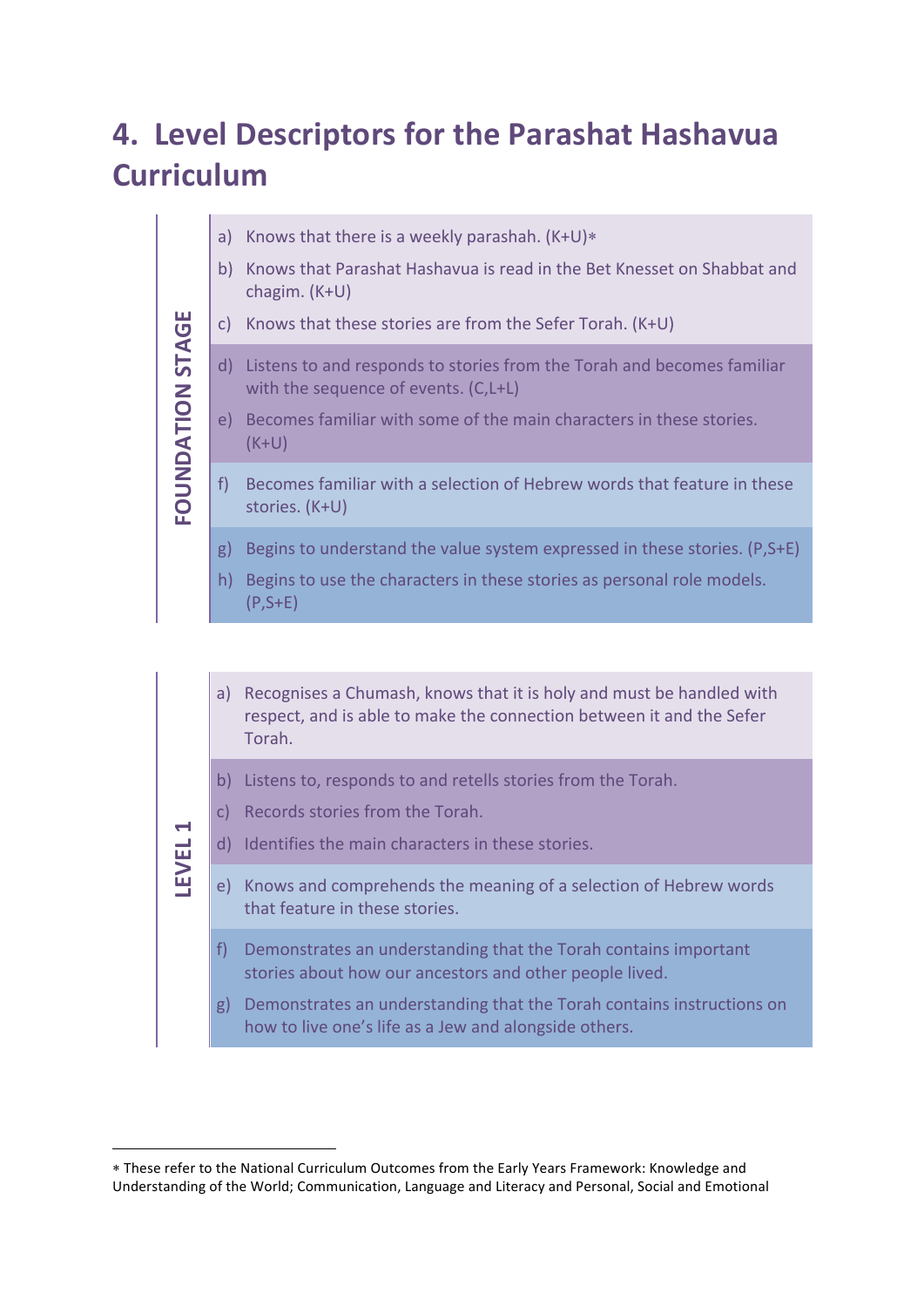- a) Knows that the Torah is also read in the Bet Knesset on Mondays and Thursdays and on Rosh Chodesh and fast days.
- b) Knows that the Torah is read in a yearly cycle.
- c) Knows the structure of the Chamisha Chumshei Torah and that they are divided into specific parashot with identifiable names.

# **LEVEL 2**

LEVEL<sub>3</sub>

- d) Writes about stories from the Torah.
- e) Identifies relationships between the main characters in these stories.
- f) Knows and comprehends the meaning of a range of Hebrew words and phrases that feature in these stories.
- g) Knows that the Torah is the source of tefillah, the Jewish year and Jewish living.
- h) Demonstrates an understanding that each story in the Torah teaches us something about how to behave towards Hashem and towards human beings.

#### a) Knows that the Haftarah is taken from Nevi'im and is read after Kriat HaTorah on Shabbat and chagim.

- b) Knows what the letters T, N, CH represent and identifies the constituent parts of Tanach.
- c) Knows the names of the parashot in Chamishah Chumshei Torah in order.
- d) Knows the characters and sequence of events in the stories from the Torah and from specifically selected Midrashim.
- e) Knows that Midrash extends our understanding of text and is not written in the Torah.
- f) Reads selected verses and recognises commonly recurring words and phrases.
- g) Demonstrates an overall comprehension of these verses.
- h) Links Torah text with tefillah, the Jewish year and Jewish living.
- i) Links Torah text with selected stories, personalities and places and draws lessons from them for our behaviour between one person and another.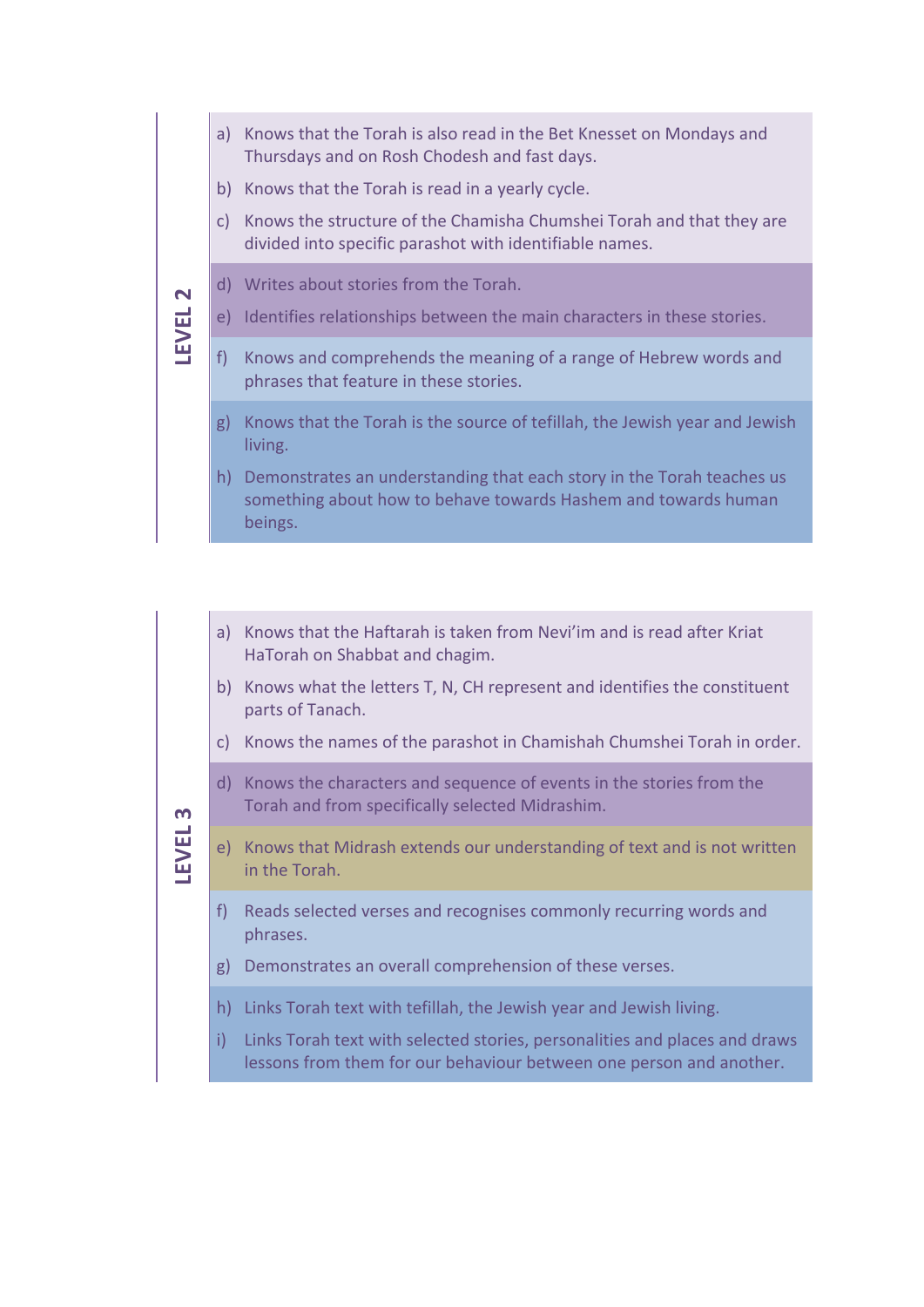- a) Knows that there is a link between the Haftarah and the parashah, and the Haftarah and a special occasion such as Yom Tov or Shabbat Rosh Chodesh.
- b) Identifies specific characters and events, makes the connections between them and knows where they are in the Torah.

#### c) Identifies difficulties in the stories, e.g. the actions and behaviour of individuals, and proposes and debates possible solutions.

- d) Knows that there is a distinction between Torah text and Midrash and understands the role of Midrash in extending and amplifying the text.
- e) Reads and comprehends selected Torah texts.

**LEVEL 4**

**LEVEL 5**

- f) Uses texts to write a d'var Torah in order to provide others with an insight into an aspect of the parashah.
- a) Knows the links between the parashot and the haftarot.
- b) Identifies the readings from the Torah for Rosh Chodesh and chagim and understands the relevance of each reading to its special occasion.

#### c) Reads and comprehends a range of simple Torah texts unaided.

d) Uses texts unaided to write a d'var Torah in order to provide others with an insight into an aspect of the parashah.